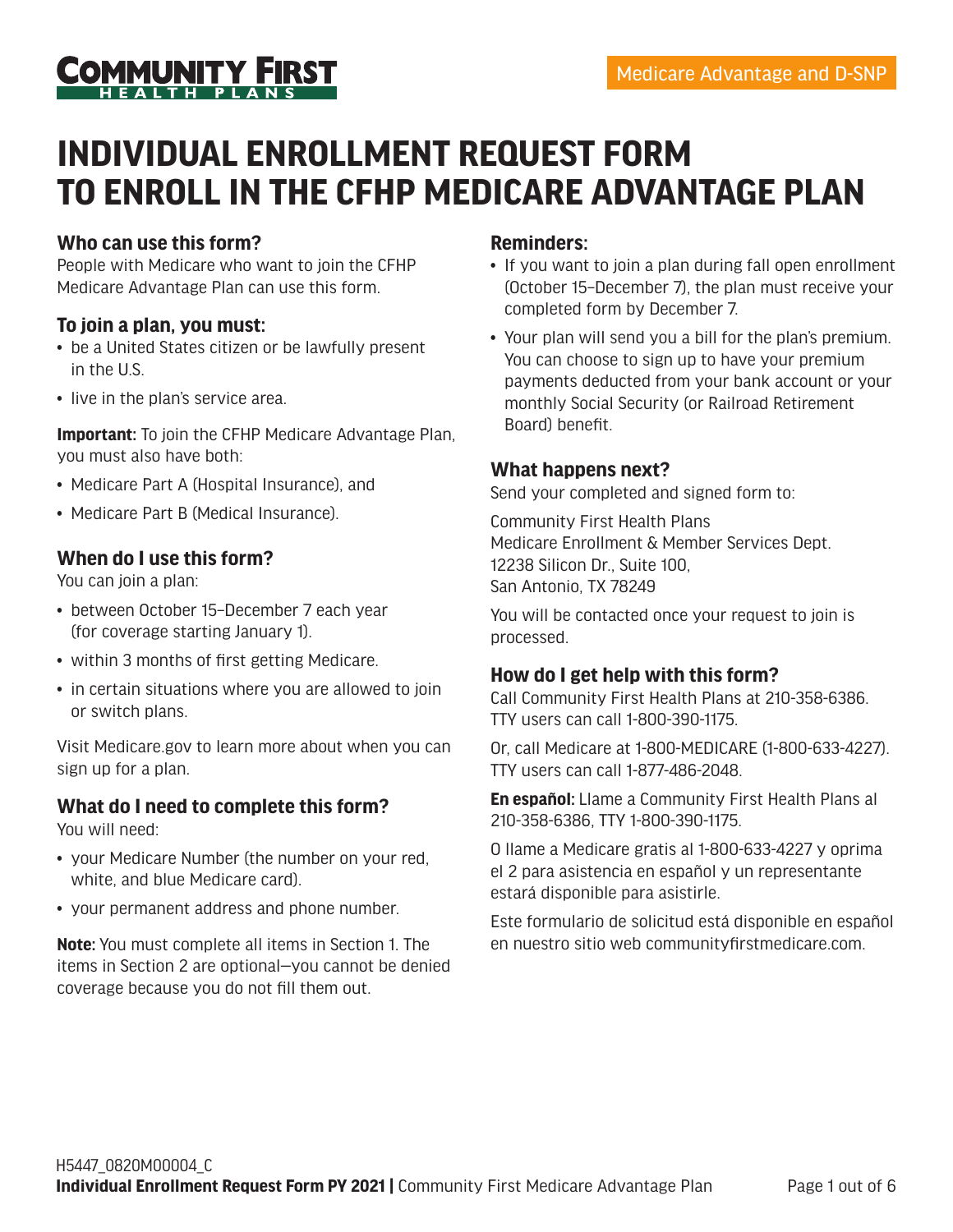## **Section 1 – All fields on this page are required (unless marked optional)**

#### **Select the plan you want to join:**

CFHP MAPD Standard Plan (HMO) H5447-001 CFHP MAPD D-SNP Standard Plan (HMO D-SNP) H5447-002

| First Name:                                                                                                                  | Last Name:                               |                                 | MI (Optional): |  |
|------------------------------------------------------------------------------------------------------------------------------|------------------------------------------|---------------------------------|----------------|--|
| Birth Date: (mm/dd/aaaa)                                                                                                     | Sex:                                     | Phone Number:                   |                |  |
|                                                                                                                              | $\Box$ Male<br>Female                    |                                 |                |  |
| Permanent Residence Street Address<br>(Do not enter a PO Box):                                                               | County (Optional):                       | State:                          | ZIP Code:      |  |
| City                                                                                                                         |                                          |                                 |                |  |
| Mailing address, if different from your permanent address (PO Box allowed):                                                  |                                          |                                 |                |  |
| <b>Street Address:</b>                                                                                                       | City:                                    | State:                          | ZIP Code:      |  |
|                                                                                                                              |                                          |                                 |                |  |
| <b>Your Medicare information:</b>                                                                                            |                                          |                                 |                |  |
| Medicare Number:                                                                                                             |                                          |                                 |                |  |
|                                                                                                                              | <b>Answer these important questions:</b> |                                 |                |  |
| Will you have other prescription drug coverage (like VA, TRICARE) in addition to Community First Medicare<br>Advantage Plan? |                                          |                                 |                |  |
| N <sub>0</sub><br>$\Box$ Yes<br>$\Box$                                                                                       |                                          |                                 |                |  |
| Name of other coverage:                                                                                                      | Member number for this coverage:         | Group number for this coverage: |                |  |
| If CFHP MAPD D-SNP Standard Plan (HMO D-SNP) H5447-002 is selected (All must be Yes to be eligible):                         |                                          |                                 |                |  |
| $\Box$ No<br>Are you are entitled to Medicare Part A?<br>$\Box$ Yes                                                          |                                          |                                 |                |  |
| Are you enrolled in Medicare Part B?<br>$\Box$ No<br>$\Box$<br>Yes                                                           |                                          |                                 |                |  |
| Are you enrolled in the Texas Health and Human Services Medicaid program?                                                    |                                          | No<br>$\Box$ Yes<br>$\Box$      |                |  |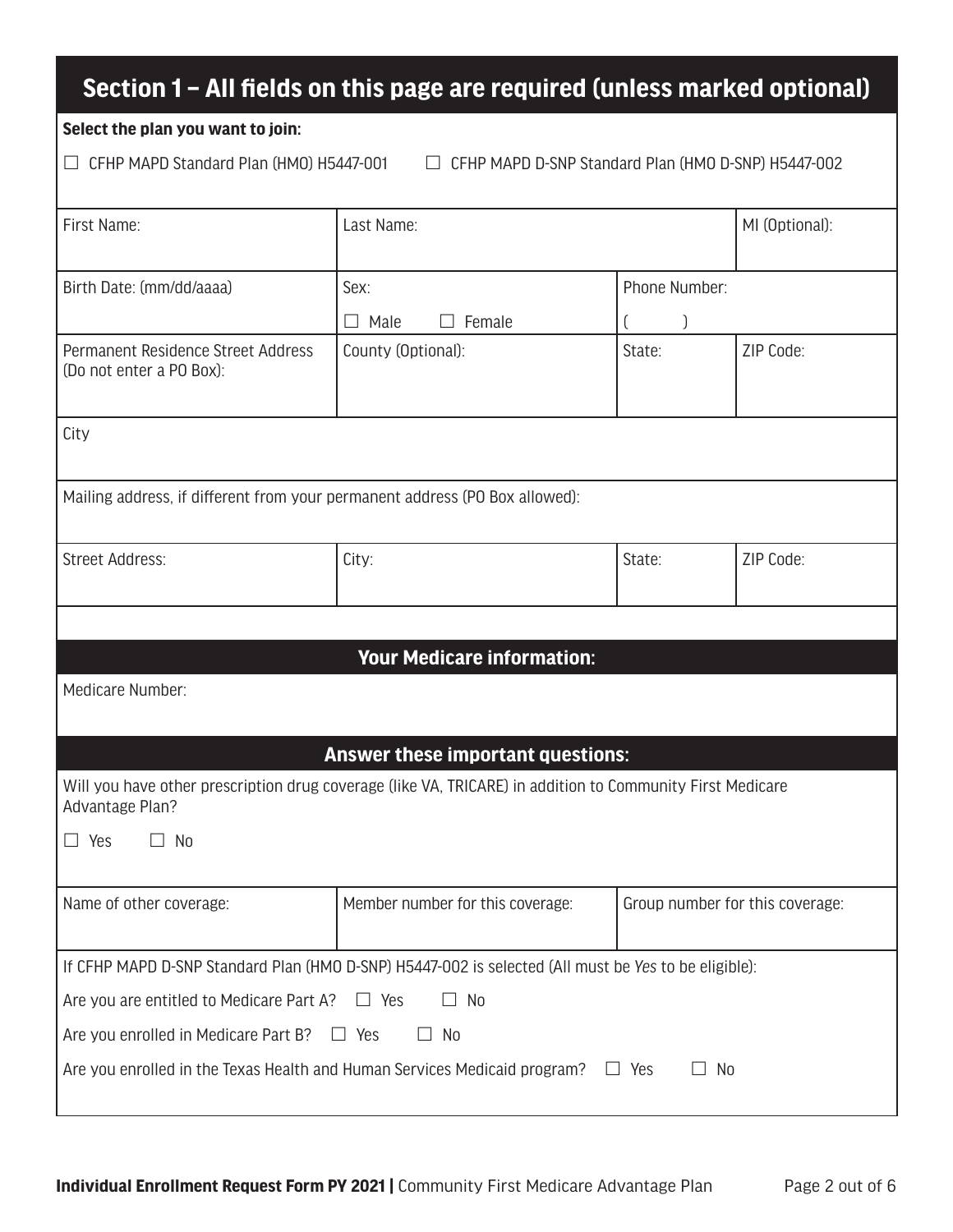## **Section 1 – All fields on this page are required (unless marked optional)**

#### **IMPORTANT: Read and sign below:**

- I must keep both Hospital (Part A) and Medical (Part B) to stay in Community First Medicare Advantage Plan.
- By joining this Medicare Advantage Plan, I acknowledge that Community First Medicare Advantage Plan will share my information with Medicare, who may use it to track my enrollment, to make payments, and for other purposes allowed by Federal law that authorize the collection of this information (see Privacy Act Statement below).
- Your response to this form is voluntary. However, failure to respond may affect enrollment in the plan.
- The information on this enrollment form is correct to the best of my knowledge. I understand that if I intentionally provide false information on this form, I will be disenrolled from the plan.
- I understand that people with Medicare are generally not covered under Medicare while out of the country, except for limited coverage near the U.S. border.
- I understand that when my Community First Medicare Advantage Plan coverage begins, I must get all of my medical and prescription drug benefits from Community First Medicare Advantage Plan. Benefits and services provided by Community First Medicare Advantage Plan and contained in my Community First Medicare Advantage Plan "Evidence of Coverage" document (also known as a member contract or subscriber agreement) will be covered. Neither Medicare nor Community First Medicare Advantage Plan will pay for benefits or services that are not covered.
- I understand that my signature (or the signature of the person legally authorized to act on my behalf) on this application means that I have read and understand the contents of this application. If signed by an authorized representative (as described above), this signature certifies that:
	- 1. This person is authorized under State law to complete this enrollment; and
	- 2. Documentation of this authority is available upon request by Medicare.

Signature: Today's Date:

| If you are the authorized representative, sign above and fill out these fields: |                           |
|---------------------------------------------------------------------------------|---------------------------|
| Name:                                                                           | Phone Number:             |
|                                                                                 |                           |
|                                                                                 | $\overline{\phantom{a}}$  |
| Address:                                                                        | Relationship to Enrollee: |
|                                                                                 |                           |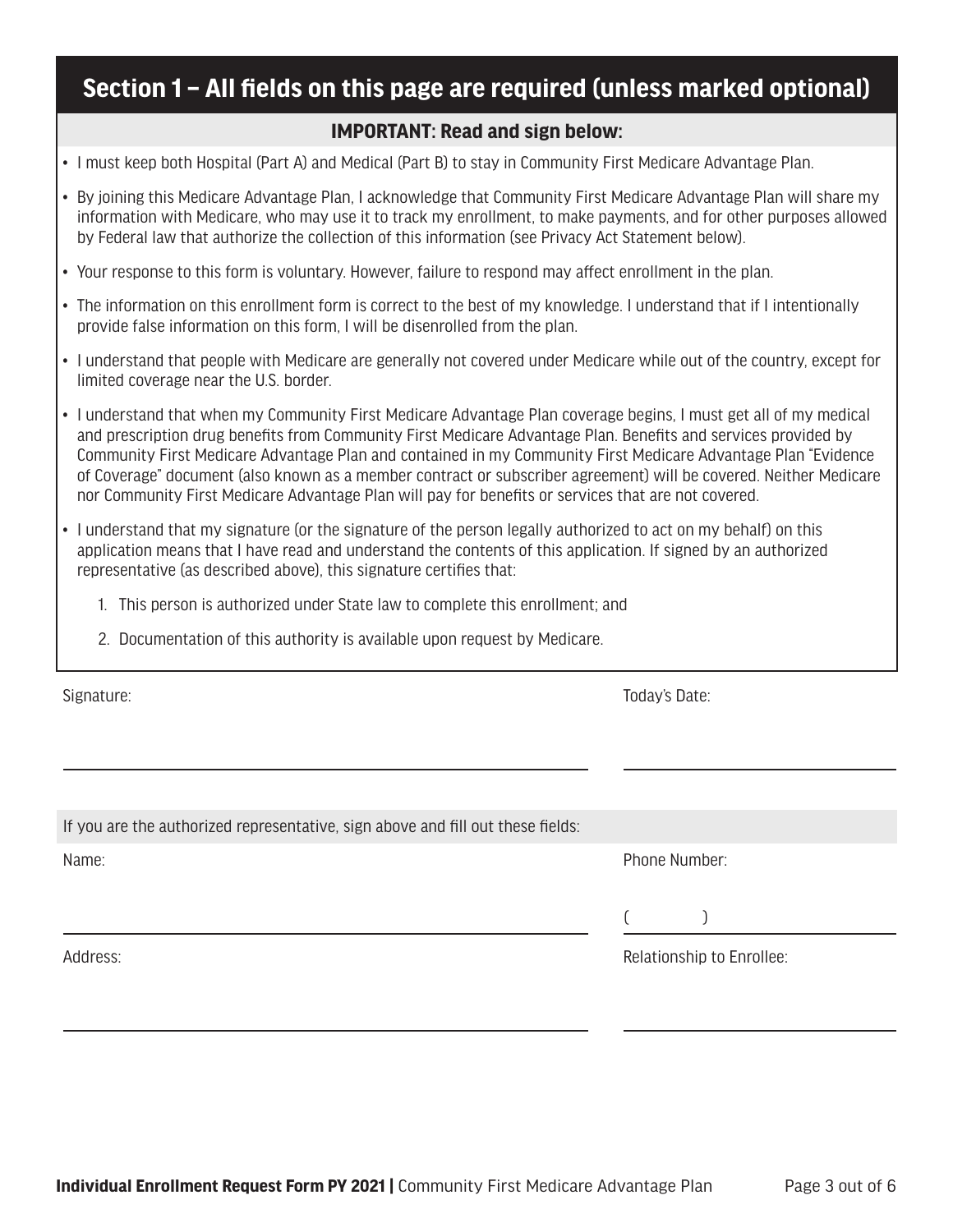| Section 2 – All fields on this page are optional                                                                                                                                                                                                       |  |  |  |
|--------------------------------------------------------------------------------------------------------------------------------------------------------------------------------------------------------------------------------------------------------|--|--|--|
| Answering these questions is your choice. You can not be denied coverage because you don't fill them out.                                                                                                                                              |  |  |  |
| Select one if you want us to send you information in a language other than English.                                                                                                                                                                    |  |  |  |
| $\Box$ Spanish                                                                                                                                                                                                                                         |  |  |  |
| Select one if you want us to send you information in an accessible format.                                                                                                                                                                             |  |  |  |
| $\Box$ Braille<br>$\Box$ Large print<br>$\Box$ Audio CD                                                                                                                                                                                                |  |  |  |
| Please contact Community First Medicare Advantage Plan at 210-358-6386 if you need information in an accessible format<br>other than what is listed above. Our office hours are 7 days a week from 8 a.m. to 8 p.m. TTY users can call 1-800-390-1175. |  |  |  |
| Do you work?                                                                                                                                                                                                                                           |  |  |  |
| $\Box$ Yes<br>No                                                                                                                                                                                                                                       |  |  |  |
| List your Primary Care Physician (PCP), clinic, or health center:                                                                                                                                                                                      |  |  |  |
| I want to get the following materials via email. Select one or more.<br>Summary of Benefits $\Box$ Evidence of Coverage (EOC)<br>$\Box$                                                                                                                |  |  |  |
| E-mail address:                                                                                                                                                                                                                                        |  |  |  |

#### **PRIVACY ACT STATEMENT**

The Centers for Medicare & Medicaid Services (CMS) collects information from Medicare plans to track beneficiary enrollment in Medicare Advantage (MA) Plans, improve care, and for the payment of Medicare benefits. Sections 1851 and 1860D-1 of the Social Security Act and 42 CFR §§ 422.50 and 422.60 authorize the collection of this information. CMS may use, disclose and exchange enrollment data from Medicare beneficiaries as specified in the System of Records Notice (SORN) "Medicare Advantage Prescription Drug (MARx)", System No. 09-70-0588. Your response to this form is voluntary. However, failure to respond may affect enrollment in the plan.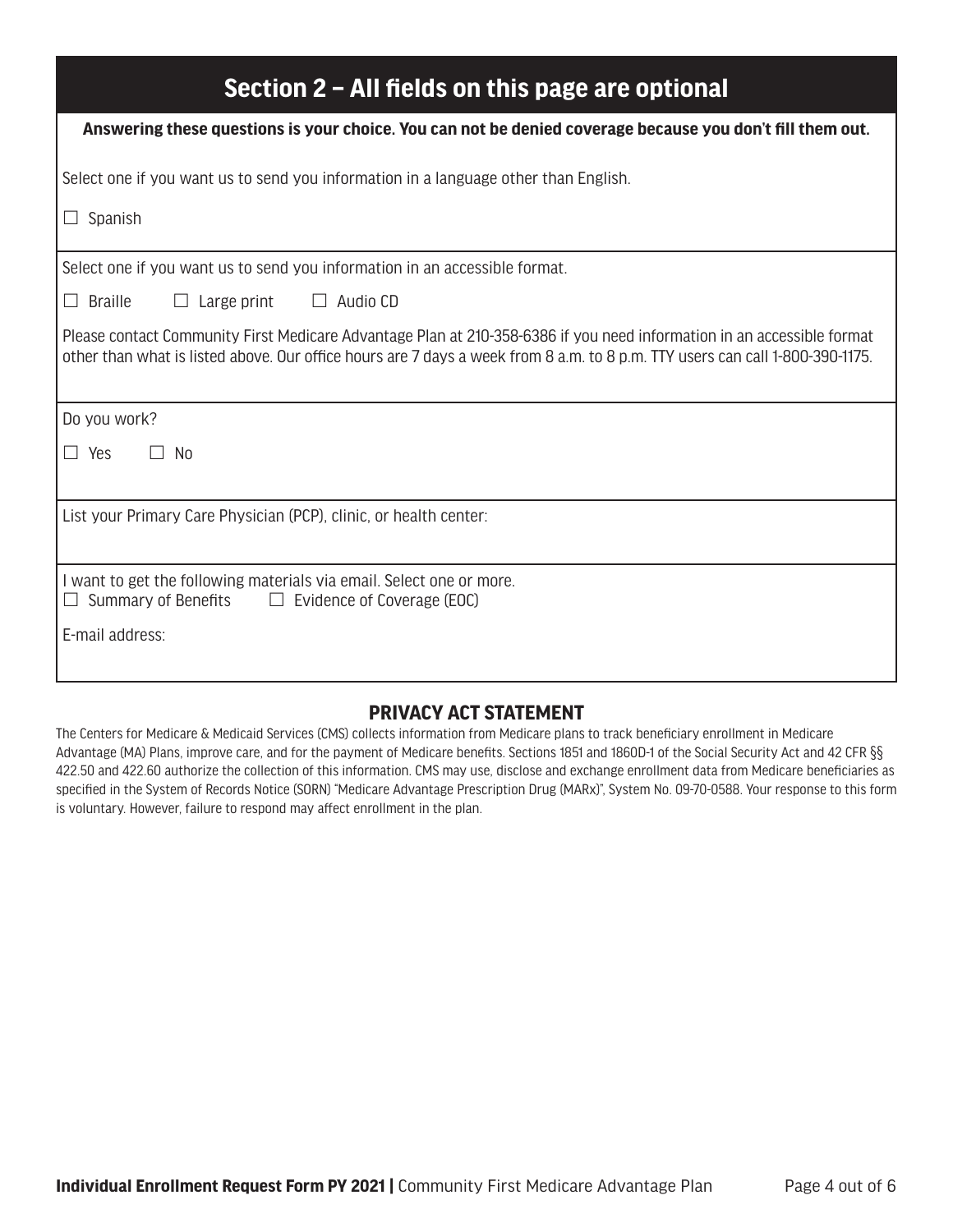# **Attestation of Eligibility for an Enrollment Period**

*Referenced in section: 30.4*

*(Rev. 2, Issued: August 25, 2020; Effective/Implementation: 01-01-2021)*

**Typically, you may enroll in a Medicare Advantage plan only during the annual enrollment period from October 15 through December 7 of each year.** There are exceptions that may allow you to enroll in a Medicare Advantage plan outside of this period.

Please read the following statements carefully and check the box if the statement applies to you. By checking any of the following boxes you are certifying that, to the best of your knowledge, you are eligible for an Enrollment Period. If we later determine that this information is incorrect, you may be disenrolled.

 $\Box$  I am new to Medicare.

 $\Box$  I am enrolled in a Medicare Advantage plan and want to make a change during the Medicare Advantage Open Enrollment Period (MA OEP).

 $\Box$  I recently moved outside of the service area for my current plan or I recently moved and this plan is a new option for me. I moved on (insert date) \_\_\_\_\_\_\_\_\_\_\_\_\_\_\_\_\_\_\_\_\_\_\_\_\_.

 $\Box$  I recently was released from incarceration. I was released on (insert date)  $\Box$ 

 $\Box$  I recently returned to the United States after living permanently outside of the U.S. I returned to the U.S. on (insert date)  $\frac{1}{1}$  .

 $\Box$  I recently obtained lawful presence status in the United States. I got this status on (insert date)

.

 $\Box$  I recently had a change in my Medicaid (newly received Medicaid, had a change in level of Medicaid assistance, or lost Medicaid) on (insert date) .

- $\Box$  I recently had a change in my Extra Help paying for Medicare prescription drug coverage (newly received Extra Help, had a change in the level of Extra Help, or lost Extra Help) on (insert date) .
- $\Box$  I have both Medicare and Medicaid (or my state helps pay for my Medicare premiums) or I get Extra Help paying for my Medicare prescription drug coverage, but I have not had a change.